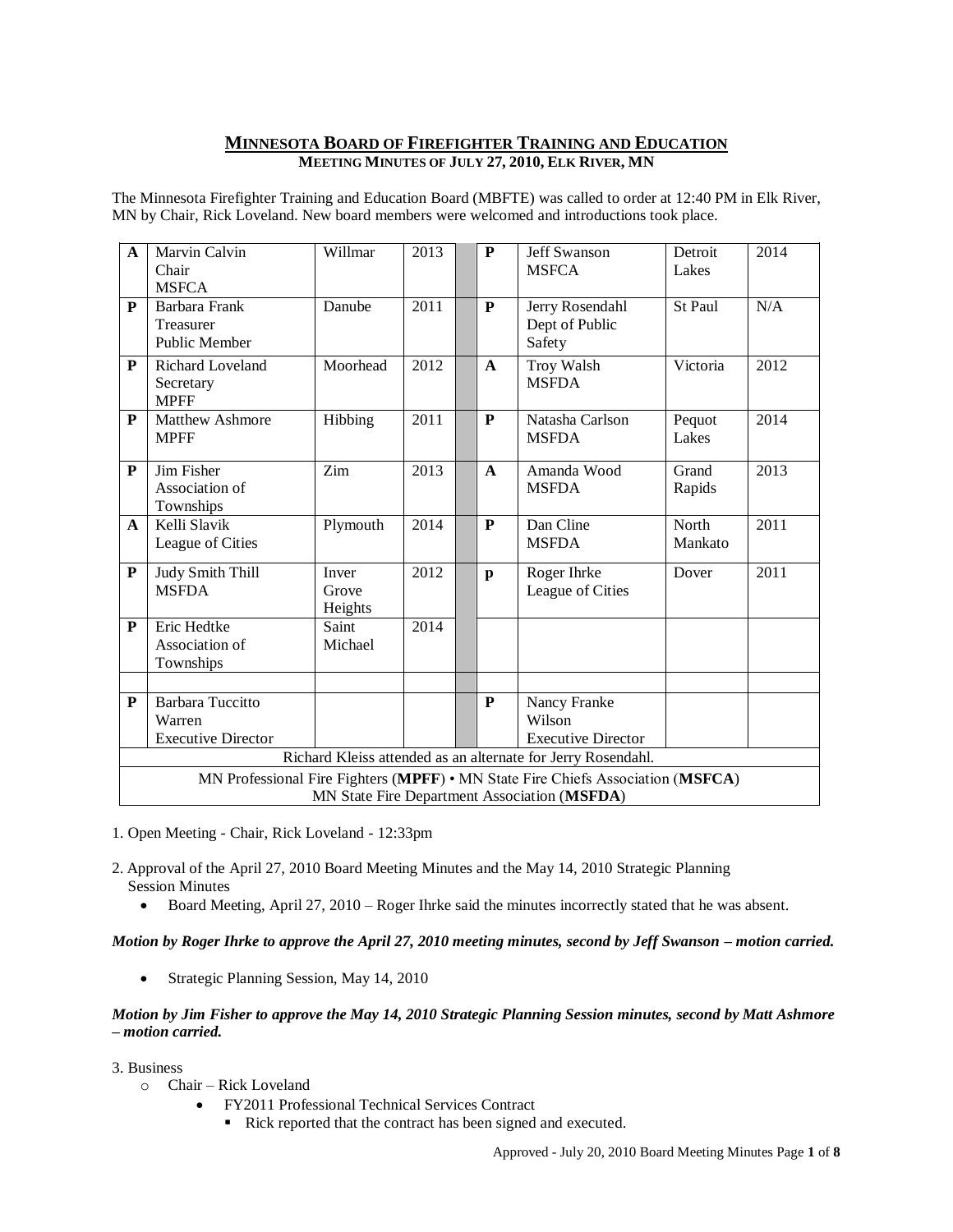- He thanked Jerry Rosendahl and Judy Smith Thill for the effort they put into preparing the job posting and working with HR/DPS.
- Report on FSAC Meeting
	- MBFTE was allocated \$1 million; the other million will be divided amongst other entities. The Commissioner of Public Safety will determine how those funds will be allocated.
	- MBFTE's award of one million includes \$950K for reimbursement and \$50K for Live Burn.
- Meeting with Fire Service Organizations
	- Rick Loveland reported that he and Jim Fisher were asked to attend a meeting with the MSFDA, MSFCA, MPFF, MNFAC group.
	- There were a number of items discussed, some resolved and some yet to be worked out.
	- MBFTE was requested to conduct a training needs survey, which has been completed.
		- $\triangleright$  The survey was sent to the fire service organizations to send out to their members and was available at the MSFDA conference.
	- The end result of the meeting was that it was productive and beneficial to all entities.
	- In the future when these groups have issues or questions they will contact their representative on the Board.
- o Vice Chair Jim Fisher
	- Meeting attendance FSAC (2), Fire Organization meeting
		- Jim agreed that the meeting with the fire organizations was helpful for all.
- o Treasurer Barbara Frank report given under Financial Report Financial Report – Barbara Frank/Barbara Tuccitto Warren
	- Financial Review through May 31, 2010 Barbara Frank
	- Board is 57% to budget
	- Professional Technical Services 78% to budget
	- Total Operating Budget 77 % to budget
	- Round 2 Reimbursements are 32% to budget. The deadline was August 1, 2010.
	- The year-end Operating Budget is projected to come under the mid or high end of \$30,000.
	- Projected FY 2012 Barbara Tuccitto Warren
		- o Changes or new line items include:
			- Compliance Examiners
			- Costs shown for the part time administrative assistant and the Executive Director as State employees including benefits.
			- The amount of the proposed operating budget remains the same as previous years.
	- Discussion regarding the ED position as a contractor or State employee Rick Loveland.
		- The Board needs to decide if they want a state employee or to continue with professional contract services.
		- **Barbara Tuccitto Warren suggested that the Board establish a Human Resources** Committee that will research, discuss and make a recommendation to the Board.
		- The FSAC meeting is scheduled for October  $6<sup>th</sup>$  and it would be best to have that information prior to that meeting.
		- Rick stated that the Executive Committee will serve as the HR committee.
		- He also would like to ask Roger Ihrke and Marv Calvin to serve on the committee.
		- Roger agreed to serve and Rick will contact Marv.
		- Dan Cline suggested contracting with three Compliance Examiners at \$20,000 each, because it would be challenging to hire part time examiners for \$15,000 per year.

# *Motion by Jeff Swanson to approve the FY2010 financial report, second by Matt Ashmore – motion carried.*

- o Secretary Judy Smith Thill
	- Report on Metro Chief's meetings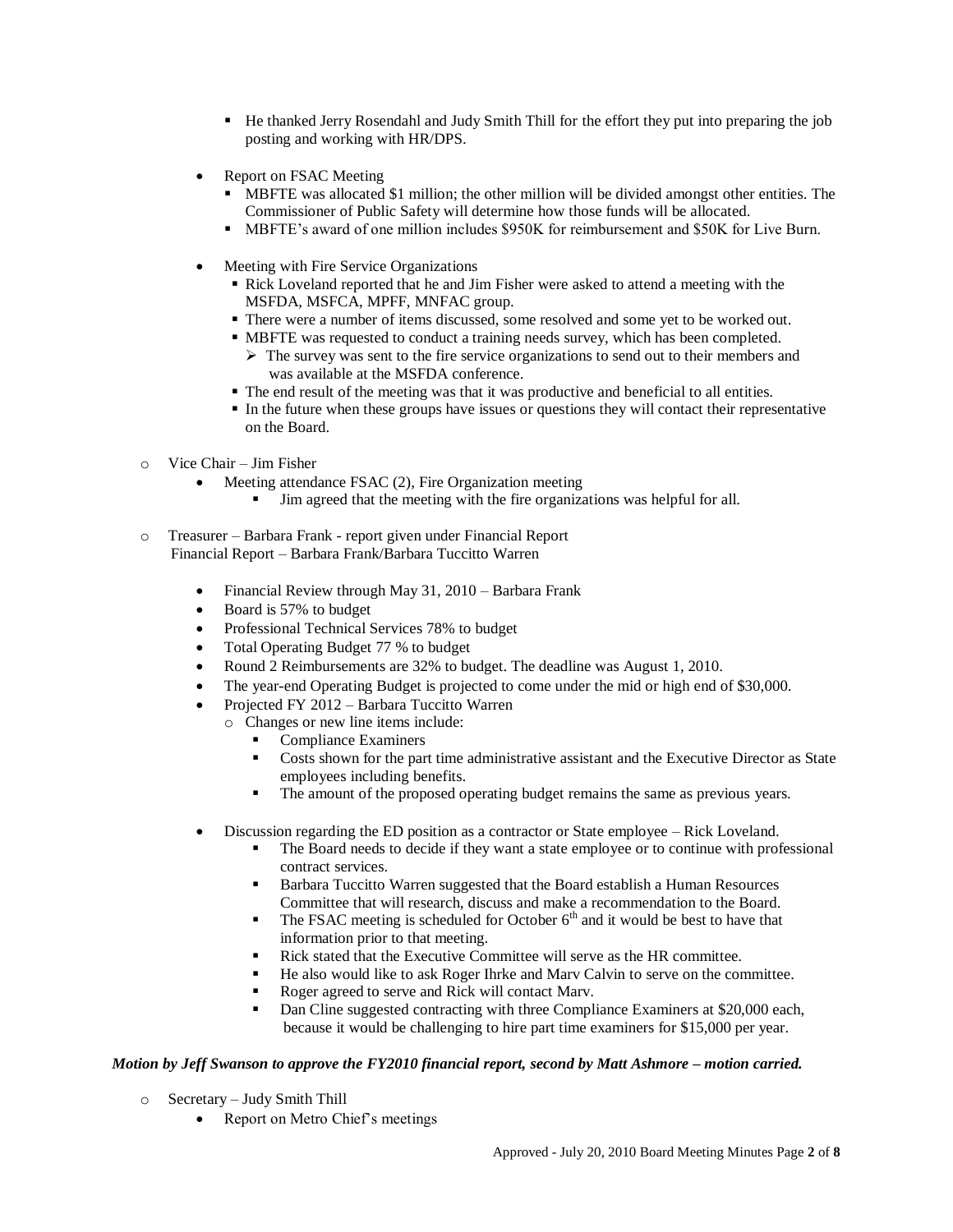- Nancy Franke Wilson gave a presentation to Metro Chiefs where a question was presented about a test for renewal.
- As a result, a conference call was held with Rick Loveland, Jim Fisher, Judy Thill the ED's, Brian Rice and Tom Thornberg to get clarification of legislative intent.
- Rick Loveland explained to the Board, the law in more detail regarding grandfathering.
- Barbara Tuccitto Warren called the AG after the conference call, as we have to be assured the AG interprets the law in the same way; which he does.
- 5. Correspondence Rick Loveland
	- Dave Schliek chair of the MN State Fire Certification Board (MSFCB) sent a letter to Rick requesting a meeting of the MBFTE Executive Committee, MSFCB and other fire service organizations.
	- Rick explained that we would not be meeting with them because we are putting out an RFP and they are a potential vendor.
	- Barbara Tuccitto Warren spoke with the AG's Office regarding MSFCB's request. The response was:
		- There is a law to abide by and follow; therefore there is no need to meet with entities outside the Board members.
		- MBFTE should not meet with potential vendors due to a conflict of interest.
			- $\triangleright$  The AG's Office pointed out that the Board of Education is being sued at this time for meeting with a vendor in a similar situation.
		- MBFTE should not meet with fire service organizations.
			- $\triangleright$  The Board is comprised of members who represent these organizations, along with the expertise needed to make decisions.

## 6. Reports

- o Executive Directors -This is a brief overview of what has transpired since the April Board meeting. Barbara Tuccitto Warren
	- Coordinated and followed up on the Strategic Planning Session
	- Orientation of new board member
	- Coordinated, prepared for, attended and followed up on the EC and LC meetings
	- Attended OET E-Licensing meetings at Dept of Labor and a final meeting with the consultants
	- Met with Frank Ahrens regarding E-Licensing, along with the revising of the licensing budget
	- Researched alternatives to E-Licensing
	- Drafted and released an RFP for a web designer/programmer
	- Responded to inquiries and collecting the submitted RFP's
	- Coordinated the release of Round 3 RFR managed the inquiries from FD's, receipt of applications, data entry of information and the compilation of the distributions
		- Organized and managed the calling project to connect with all MN Fire Departments regarding a reminder to submit their documents for Round 2 and to bring to their attention the deadline for Round 3, along with offering assistance if needed.
	- Processed the incoming documents from Round 2.
	- Coordinated with Board members who were staffing the Board's booth at the MSFDA conference
	- Released via email, a training survey on Survey Monkey to the MSFDA, MSFCA and MPFF
	- Attended two FSCA meetings regarding the Supplement Funds distribution
	- Drafted projected yearend budget
	- Drafted projected budget for 2012
	- Drafted a PowerPoint presentation on licensing legislation and presented to Metro Chief's
	- Met with MPFF
	- Met with Dept of Admin to discuss the RFP for the IFSAC appointment
- o Executive Committee Rick Loveland
	- Board members received the July  $16<sup>th</sup>$  meeting minutes for their review.
	- Rick called for questions none were asked
- o Legislative Committee no report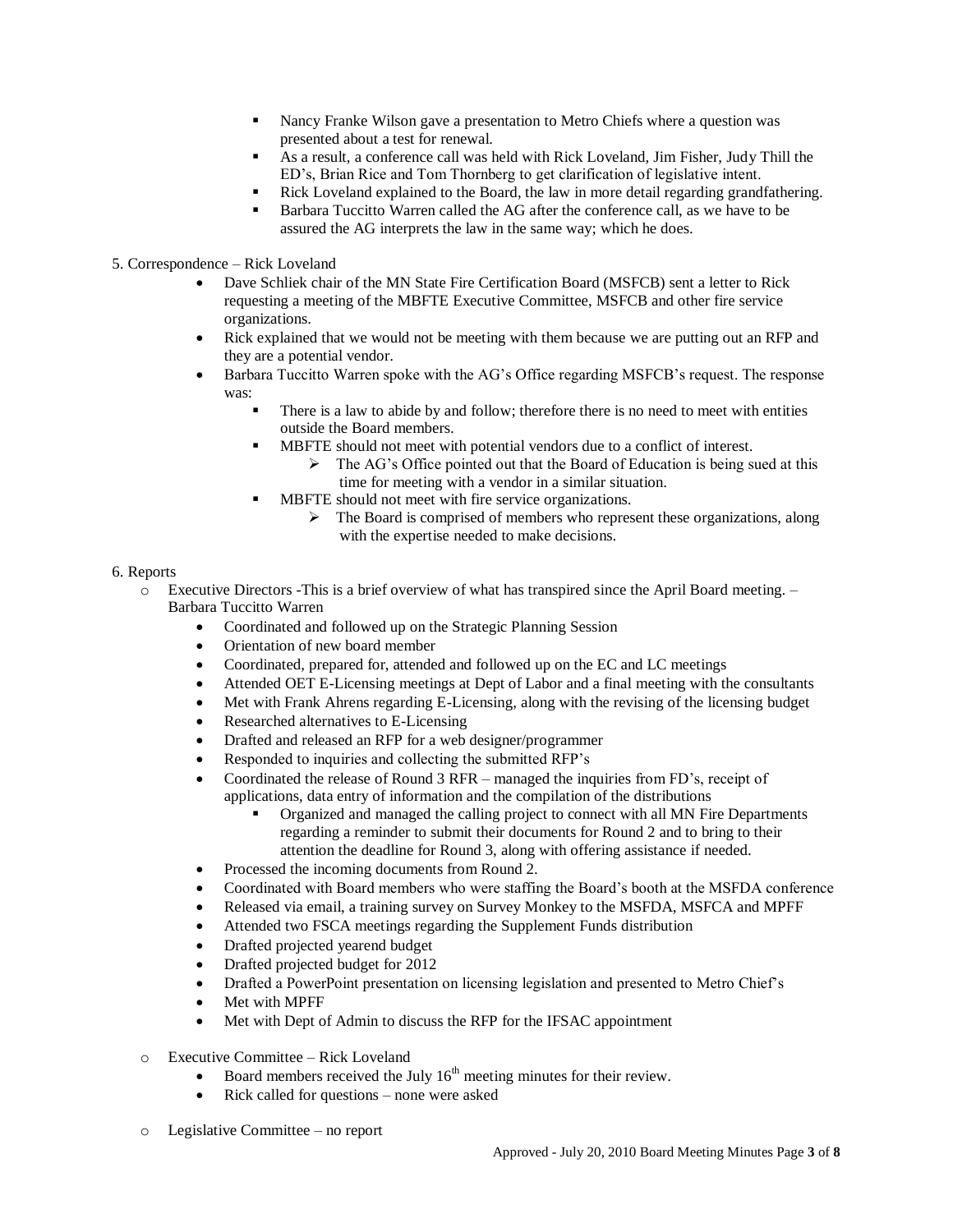- o Licensure Committee Update ED's
	- Dan Cline reported that the meetings are now held at the Savage Fire Department
	- Guest in attendance was Tom McDonough St. Paul Fire Department
	- Meeting with Frank Ahrens
		- Status of E-licensing Barbara Tuccitto Warren
			- $\triangleright$  In June, the ED's met with the Board's accountant from DPS to look at the feasibility of paying \$240,000 for a Back Office System for licensing. The meeting concluded with an agreement that it is not likely that the Board could afford such a fee when the initial fiscal note is projected at \$201, 000. As well, it would not be in the best interest of the Board to finance these funds.
			- $\triangleright$  The Office of Enterprise Technology has been notified of this decision, after the Board was notify of the outcome of the meeting.
			- $\triangleright$  The plan is now to move forward with the RFP for a web programmer/designer
			- RFP for web programmer/designer Nancy Franke Wilson
				- To date there have been 17 inquires received
				- The project amount is \$20,000 to set up an front and back office system
				- $\blacktriangleright$  Applications deadline is July 26, 2010
				- $\triangleright$  The ED's will be interviewing the top two candidates.
				- $\triangleright$  The target start date is August 16, 2010
		- Revised Budget Barbara Tuccitto Warren
			- $\triangleright$  After meeting with the Board's accountant from DPS, the determination was made to reduce the licensing coordinator's position to half-time.
			- $\triangleright$  The committee views this as a reasonable change and provides the budget a healthy reserve.
			- We expect that person to start November 1, 2010.
			- $\triangleright$  The committee recommends approval of the revised budget.
		- Meeting with Department of Admin ED's
			- The ED's met with Betsy Hayes of the Dept of Administration.
			- $\triangleright$  The discussion was based on if there is more than one IFSAC accredited entity in the State of Minnesota.
			- The ED's will continue to work with the Dept of Administration on this RFP.
			- $\triangleright$  Matt Ashmore and Barbara Tuccitto Warren both brought up the idea of the MBFTE being IFSAC accredited in order to administer and manage the tests.

*Resolution made to adopt the revised Licensing Budget. Motion by Jim Fisher and second by Roger Ihrke – motion carried.*

Roll call vote dated this day the  $20<sup>th</sup>$  of July 2010

| Member      | Aye | Nay | Abstain | Absent |
|-------------|-----|-----|---------|--------|
| Ashmore     | X   |     |         |        |
| Calvin      |     |     |         | X      |
| Carlson     | X   |     |         |        |
| Cline       | X   |     |         |        |
| Fisher      | X   |     |         |        |
| Frank       | X   |     |         |        |
| Ihrke       | X   |     |         |        |
| Loveland    | X   |     |         |        |
| Rosendahl   |     |     | X       |        |
| Slavik      |     |     |         | X      |
| Smith Thill | X   |     |         |        |
| Swanson     | X   |     |         |        |
| Walsh       |     |     |         | X      |
| Wood        |     |     |         | X      |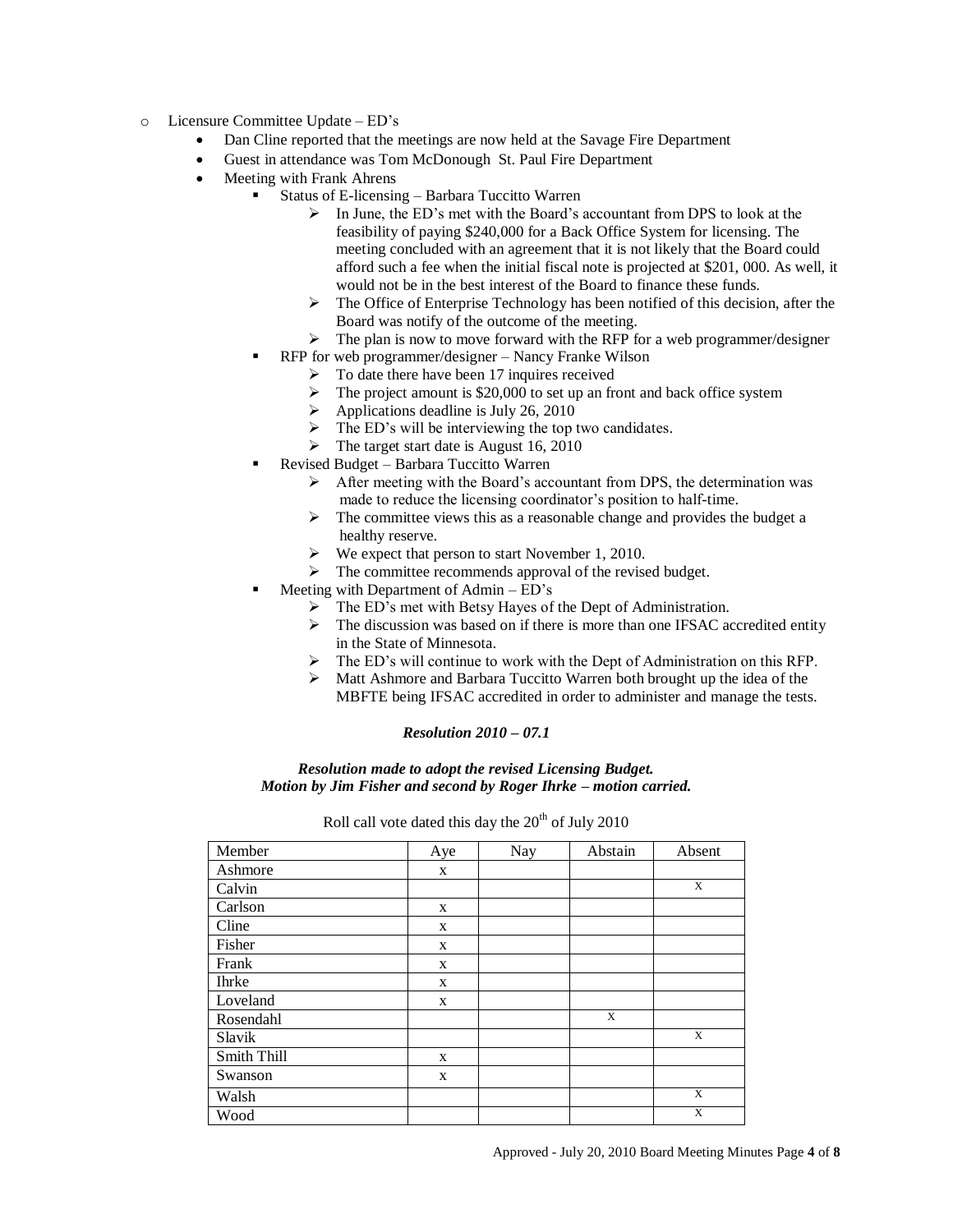- o Training Committee Update Rick Loveland
	- MSFDA Conference
		- Booth traffic was good and was placed in a good location.
		- Many people had questions that the booth volunteers were able to answer.
		- Training Survey
			- > To date 54 surveys have been returned.
			- $\triangleright$  Rick advised that we evaluate which conferences would be best for MBFTE to exhibit.
			- There was a significant amount of down time at the MFSDA conference.
			- $\triangleright$  Judy Thill suggested we put up a table near the FITOAM booth so when those attending go to that table for training material, they will see ours. That way, we would not have to staff a booth.
			- $\triangleright$  Dan Cline said that at the end of his class, the survey was handed out and people in the room did not know the information or it was not their responsibility to fill it out.
			- $\triangleright$  Rick explained that the survey went out to all three fire service organizations.
			- $\triangleright$  The Joint Council suggested requested that MBFTE conduct the survey, so each was asked to assist in the distribution.
	- Live Burn Reviewer Subcommittee Rick Loveland
		- Marv Calvin, Dan Cline and Jeff Swanson have agreed to serve on the subcommittee.
		- Subcommittee has been asked to submit a written report of their findings and suggested changes by August 27th.
		- A copy of the RFP will be sent to committee members.
	- Status of Qualified Instructor List Nancy Franke Wilson
		- The current list on the web is up to date.
		- There are 94 instructors who have not completed a supplement form.
		- If departments apply for reimbursement and the instructor of that course is not on the MBFTE Qualified List, the department cannot receive reimbursement for that training.
	- Round 3 Reimbursement Program Rick Loveland
		- Rick stated that the training committee will be working with groups in regard to their conferences being eligible for reimbursement.
		- Distribution and outreach effort Barbara Tuccitto Warren
			- $\triangleright$  A comprehensive effort was made to reach all MN Fire Departments, through press releases, postcard mailing to each department, teleconferencing, regional meetings, and a statewide calling effort.
		- The statewide calling effort report:
			- $\triangleright$  Calls were made from June 1<sup>st</sup> June 30<sup>th</sup>.
			- $\triangleright$  If the department was not reached on the first call two more attempts were made and messages were left each time.
			- $\triangleright$  Nearly 400 departments were spoken to directly during the effort.
			- Round 3 Applicants Data Nancy Franke Wilson
				- $\triangleright$  To date there have been 336 submitted which is 42% of the total fire departments.
					- Original Reimbursement Request \$3,011,343.07
					- Average Request \$9,016
					- $\triangleright$  First Time Applicants 68
					- $\triangleright$  Applicants applying a second time 125
				- $\triangleright$  Applicants applying a third time 140
		- Distribution
			- $\triangleright$  Board members discussed the pros and cons to
				- Option A distributing the initial allocation of \$1, 180,000.
				- Option B combining the annual appropriation with the supplemental funds.
			- The training committee's recommendation is Option B.
			- Board members agreed for the following reasons: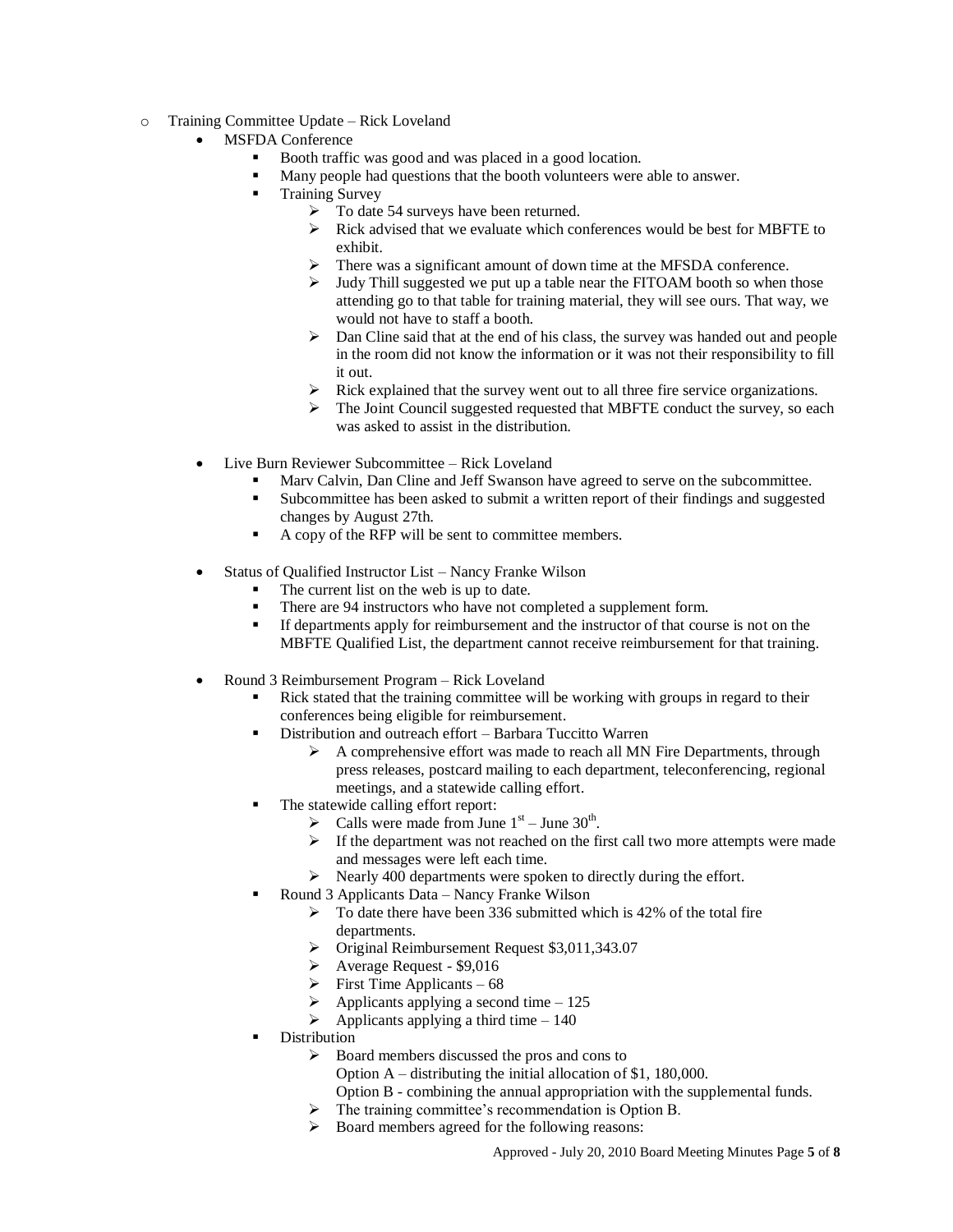- 1. to ensure all funds are accounted for,
- 2. to meet the demands of the qualified requests and,
- 3. not to incur more administrative cost for another round

*Resolution made to combine the supplement funds of \$950,000 with the Round 3 allocation of \$1,180,000 to total \$2,130,000.*

*Motion by Roger Ihrke and second by Jim Fisher – motion carried.*

Roll call vote dated this day the  $20<sup>th</sup>$  of July 2010

| Member      | Aye | Nay | Abstain | Absent      |
|-------------|-----|-----|---------|-------------|
| Ashmore     | X   |     |         |             |
| Calvin      |     |     |         | X           |
| Carlson     | X   |     |         |             |
| Cline       | X   |     |         |             |
| Fisher      | X   |     |         |             |
| Frank       | X   |     |         |             |
| Ihrke       | X   |     |         |             |
| Loveland    | X   |     |         |             |
| Rosendahl   |     |     | X       |             |
| Slavik      |     |     |         | X           |
| Smith Thill |     |     | X       |             |
| Swanson     | X   |     |         |             |
| Walsh       |     |     |         | $\mathbf X$ |
| Wood        |     |     |         | X           |

#### *Resolution 2010 – 07.3*

# *Resolution made to distribute \$2,130,000 for Round 3 reimbursements of training funds. Motion by Jeff Swanson and second by Roger Ihrke – motion carried.*

| Member       | Aye | Nay | Abstain | Absent |
|--------------|-----|-----|---------|--------|
| Ashmore      | X   |     |         |        |
| Calvin       |     |     |         | X      |
| Carlson      | X   |     |         |        |
| Cline        | X   |     |         |        |
| Fisher       | X   |     |         |        |
| Frank        | X   |     |         |        |
| <b>Ihrke</b> | X   |     |         |        |
| Loveland     | X   |     |         |        |
| Rosendahl    | X   |     |         |        |
| Slavik       |     |     |         | X      |
| Smith Thill  |     |     | X       |        |
| Swanson      | X   |     |         |        |
| Walsh        |     |     |         | X      |
| Wood         |     |     |         | X      |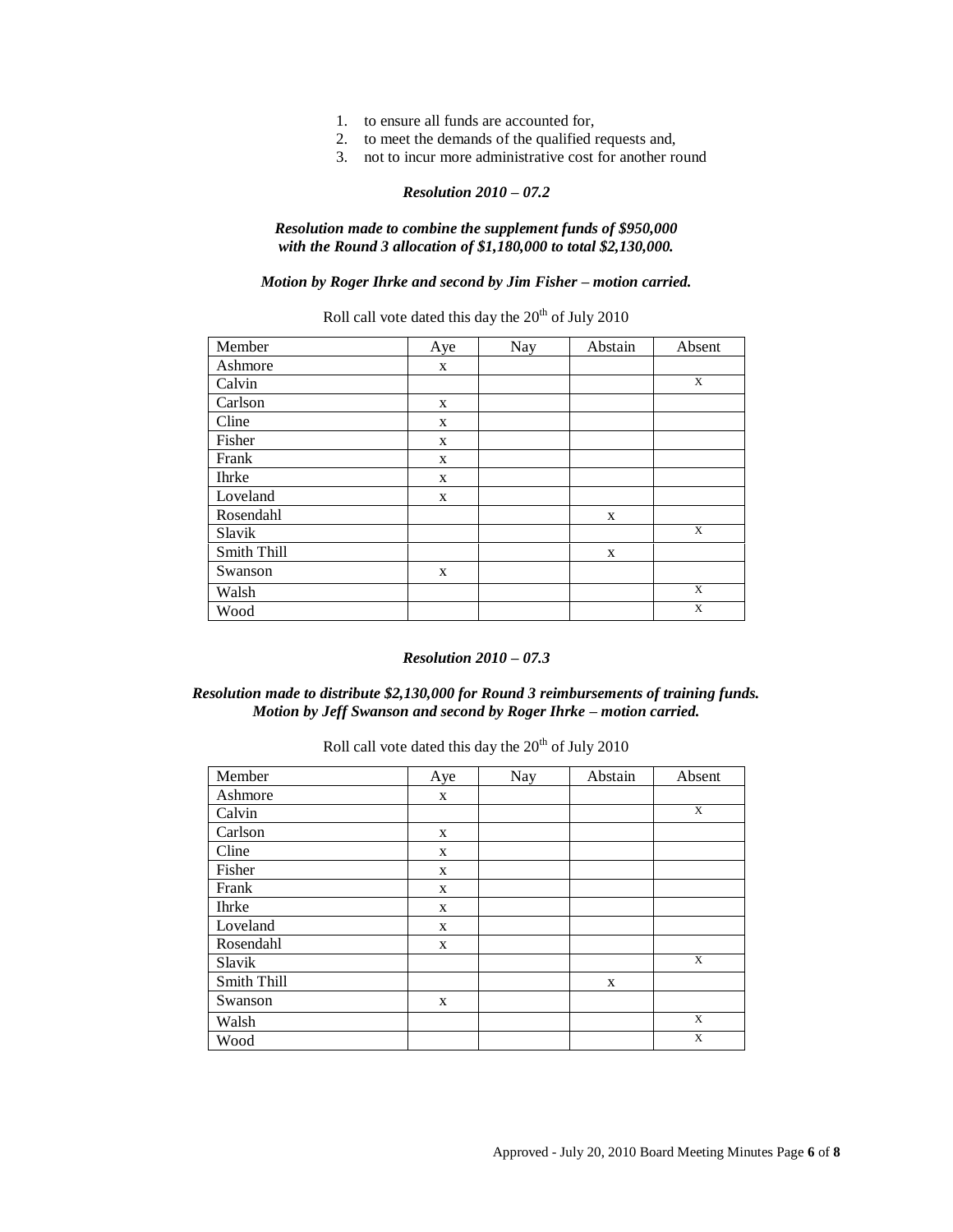## *Resolution made to permit the Executive Directors to reimburse up to budgeted amount to approve applications. Amount not to exceed \$2,130,000.00. Not to exceed \$9,500.00 per department.*

*Motion by Matt Ashmore and second by Barbara Frank – motion carried.*

Roll call vote dated this day the  $20<sup>th</sup>$  of July 2010

| Member       | Aye | Nay | Abstain | Absent |
|--------------|-----|-----|---------|--------|
| Ashmore      | X   |     |         |        |
| Calvin       |     |     |         | X      |
| Carlson      | X   |     |         |        |
| Cline        | X   |     |         |        |
| Fisher       | X   |     |         |        |
| Frank        | X   |     |         |        |
| <b>Ihrke</b> | X   |     |         |        |
| Loveland     | X   |     |         |        |
| Rosendahl    |     |     | X       |        |
| Slavik       |     |     |         | X      |
| Smith Thill  | X   |     |         |        |
| Swanson      | X   |     |         |        |
| Walsh        |     |     |         | X      |
| Wood         |     |     |         | X      |

#### 7. Unfinished Business

- o Strategic Planning Session Barbara Tuccitto Warren
	- Results of the Evaluation
		- Overall experience 4.5 out of 5
		- Effectiveness of the facilitator  $-4.6$
		- Comments ranged from appreciating the time to get to know the other Board members to talking about the frustration of outside influences. Attendees said they are looking forward to a more structured session once some of the challenges have been surpassed.
	- Outcomes and Action Items
		- Board members agreed that the priority page in their Board packet was helpful for today's meeting.
		- A regular schedule will be developed to distribute articles and information
		- Bi-weekly updates will be sent to the Board.
		- Communication to and from the Board member's affiliate organization will come through the Board member.
		- Renewal for office space will be sought.
		- Plans to conduct an annual strategic plan will begin in March.
		- Approval of new mission statement

As an independent state agency the MN Board of Firefighter Training and Education (MBFTE) is responsible for standards and licensing of the fire service in Minnesota; our mission is to identify needs, develop and enforce procedures and assure quality education, which contribute to the safety and well-being of the people of Minnesota.

#### *Motion by Matt Ashmore to approve the new mission statement, second by Jeff Swanson – motion carried.*

#### 8. New Business

- o 2011-2012 Office Space Barbara Tuccitto Warren
	- Based on the Professional Services Contract, it is necessary to keep the office in Elk River.
		- $\bullet$  The Board agrees to move forward with negotiation for a one year lease beginning February 1, 2011 with a one year renewal options.
		- The monthly rental fee remains the same at \$450.